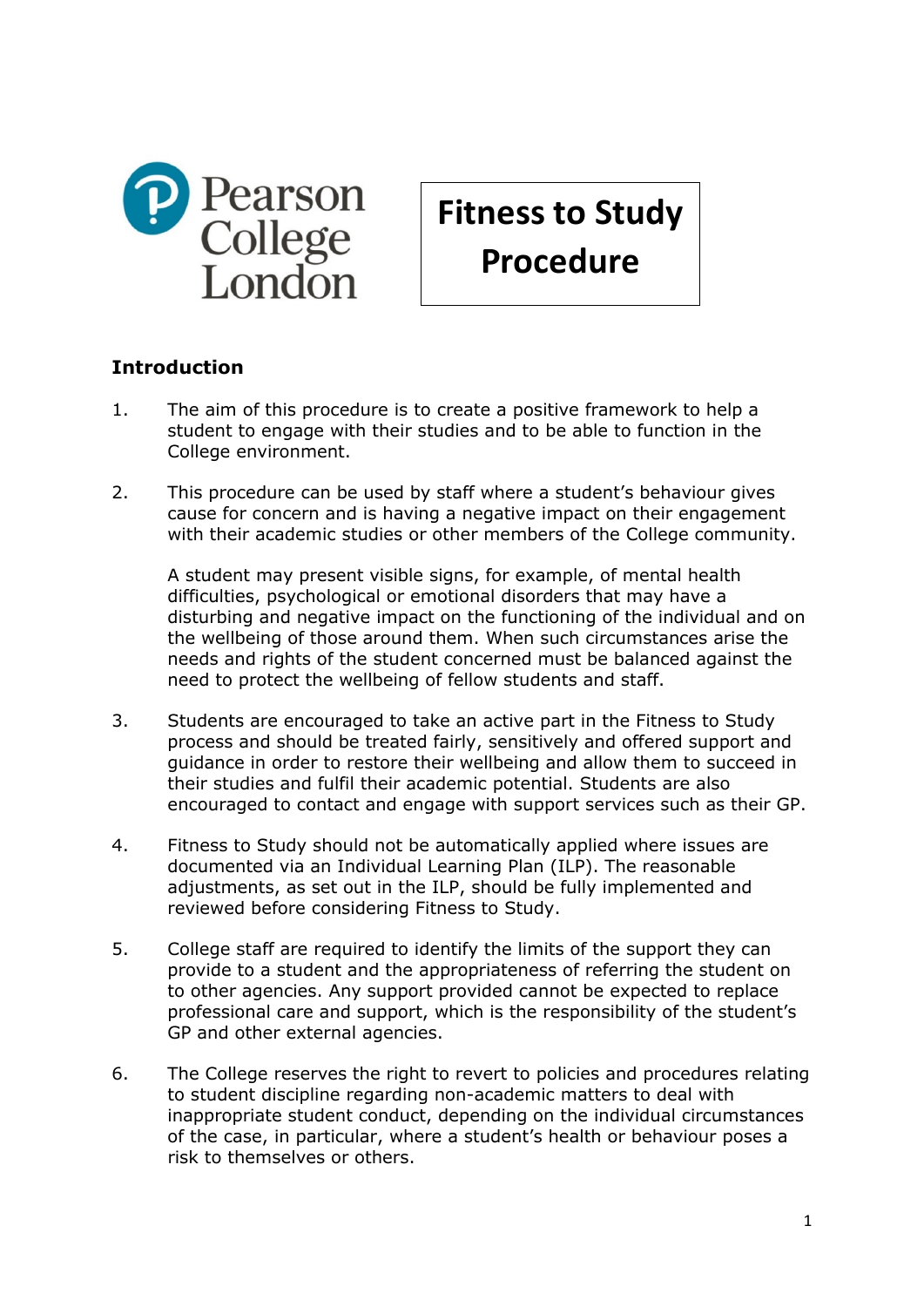- 7. In cases where a student has been sectioned under the Mental Health Act the College, this and other College procedures may be adjourned.
- 8. The Deputy Vice-Principal (Academic Affairs) has lead responsibility for the Fitness to Study Procedure. If there are queries relating to the procedure and its implementation, the Head of Student Services should be contacted at [studentservices@pearsoncollege.com](mailto:studentservices@pearsoncollege.com)

## **Personal Data**

- 9. All Fitness to Study cases will be handled with an appropriate level of confidentiality, with information released only to those who need it for the purposes of investigating or responding to the concerns raised. No third party should be told any more about the investigation than is strictly necessary in order to obtain the information required from them. It is important that any student who is subject to this procedure is advised of this at the earliest possible opportunity in order to manage expectations.
- 10. For Fitness to Study cases it may, additionally, be required to gather personal data from College staff and students: or example, if another student witnessed an incident and provided a statement. Some of this data may fall within the special categories of personal data or include information that people may commonly expect to be treated with a high degree of confidentiality and sensitivity.

# **Confidentiality**

- 11. In all cases where it would be in the student's best interests to disclose sensitive information (so that support may be provided) the student's informed consent should be obtained, where possible. It will be necessary to inform the student why there may be a need to disclose sensitive information, who will have access to the information, and the possible consequences of giving or withholding consent.
- 12. If the student chooses not to provide their consent, this decision must be respected. In this situation, the implications of non-disclosure in terms of additional support should be made clear to the student.
- 13. There are occasions when the student's consent is withheld and confidentiality may be broken. These include:
	- a. when the student's mental health has deteriorated to the extent of threatening their personal safety; and/ or,
	- b. when the student's behaviour is adversely affecting the rights and the health and safety of others; and/ or,
	- c. where a member of staff would be liable to civil or criminal proceedings if the information was not disclosed (e.g. if a crime had been committed).

#### **Initial concerns**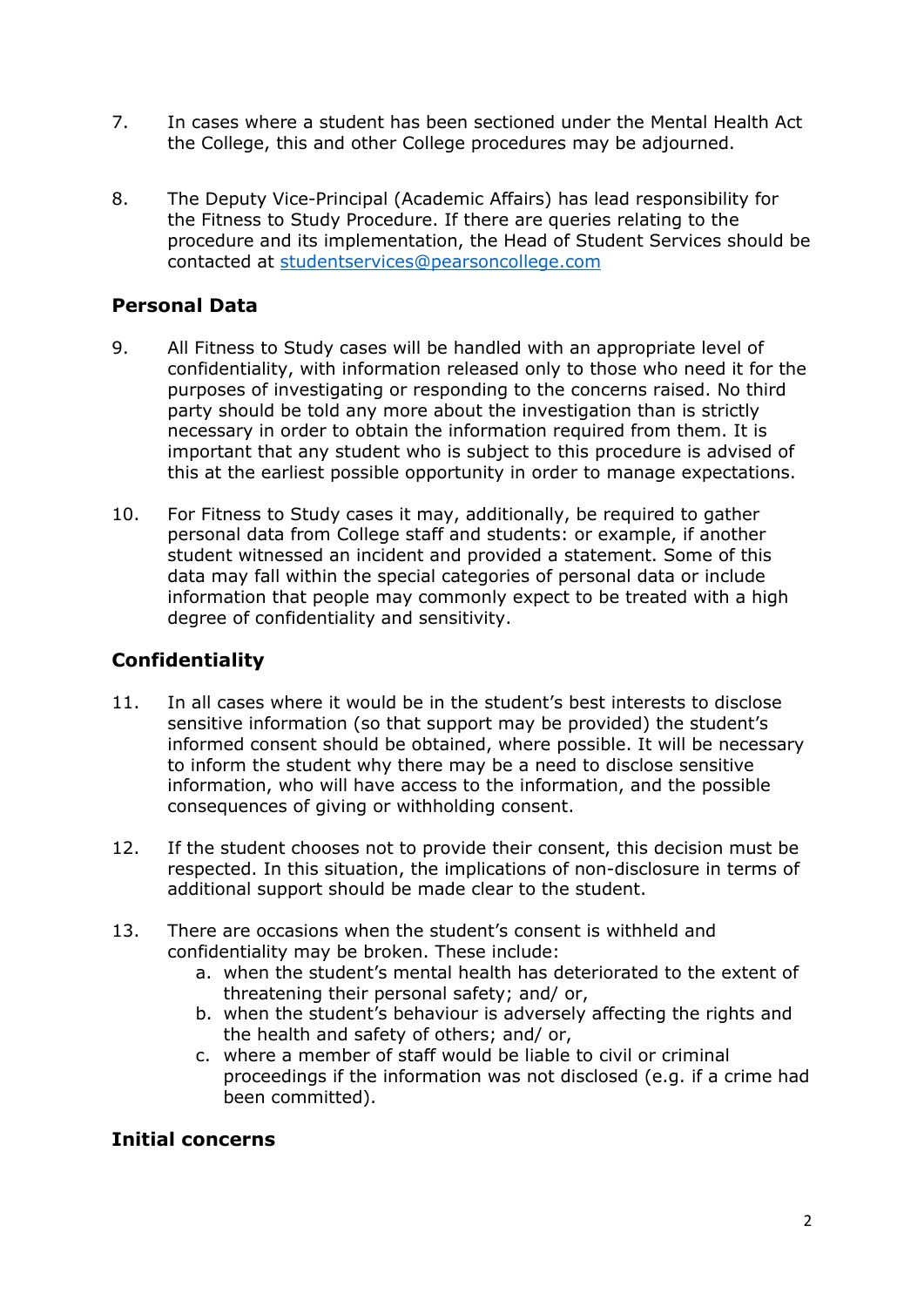- 14. When initial concerns arise, these should be dealt with by the appropriate member of staff (for example Personal Tutor, Programme Leader). Concerns can be raised initially by the student, member of staff, fellow students and possibly a third party.
- 15. A meeting will take place with the student and the Programme Leader and Student Support Administration Manager to discuss the concerns raised and allow them to respond. The student must be made aware of the Fitness to Study Procedure and given a copy of this procedure prior to any action being taken.
- 16. During the meeting an action plan will be compiled and agreed with the student. This will include any milestones and targets that need to be monitored. A formal record of the meeting will be taken and recorded centrally.
- 17. At all times, the number of people involved in the process should be appropriate with the aim of resolving the situation at the earliest possible stage, in order for the student to re-engage with their academic studies as soon as possible or in order that there is no impact on their and/or others' ability to progress academically and engage with their studies.

## **Ongoing concerns**

## **Fitness to Study Case Meeting/s**

- 18. Should the action plan referred to in paragraph 16 be unsuccessful in redressing the situation, the Student Support Administration Manager should approach the student and explain to them that concerns about their engagement with their academic studies remain and that the Fitness to Study Procedure may be invoked.
- 19. The Fitness to Study Procedure can only be initiated with the approval of the Deputy Vice-Principal (Academic Affairs) or nominee. The overarching aim of the procedure is to assist the student to engage successfully with their studies. In each case the reason for using this procedure will be recorded via a secure central recording system.
- 20. If Fitness to Study is the most appropriate procedure, the Deputy Vice-Principal (Academic Affairs) will convene and chair a Panel meeting which includes the Programme Leader, Head of Student Services and Student Support Administration Manager (Secretary). Other officers of the College may be present, as appropriate, e.g. Student Counsellor, Personal Tutor.
- 21. The objective of the Fitness to Study meeting is to find a constructive approach, in agreement with the student, in as far as possible, that would enable them to successfully engage with their academic studies.
- 22. The Student Support Manager will notify the student at least 5 working days prior to a scheduled meeting and provide them, in writing, with the following information and documentation: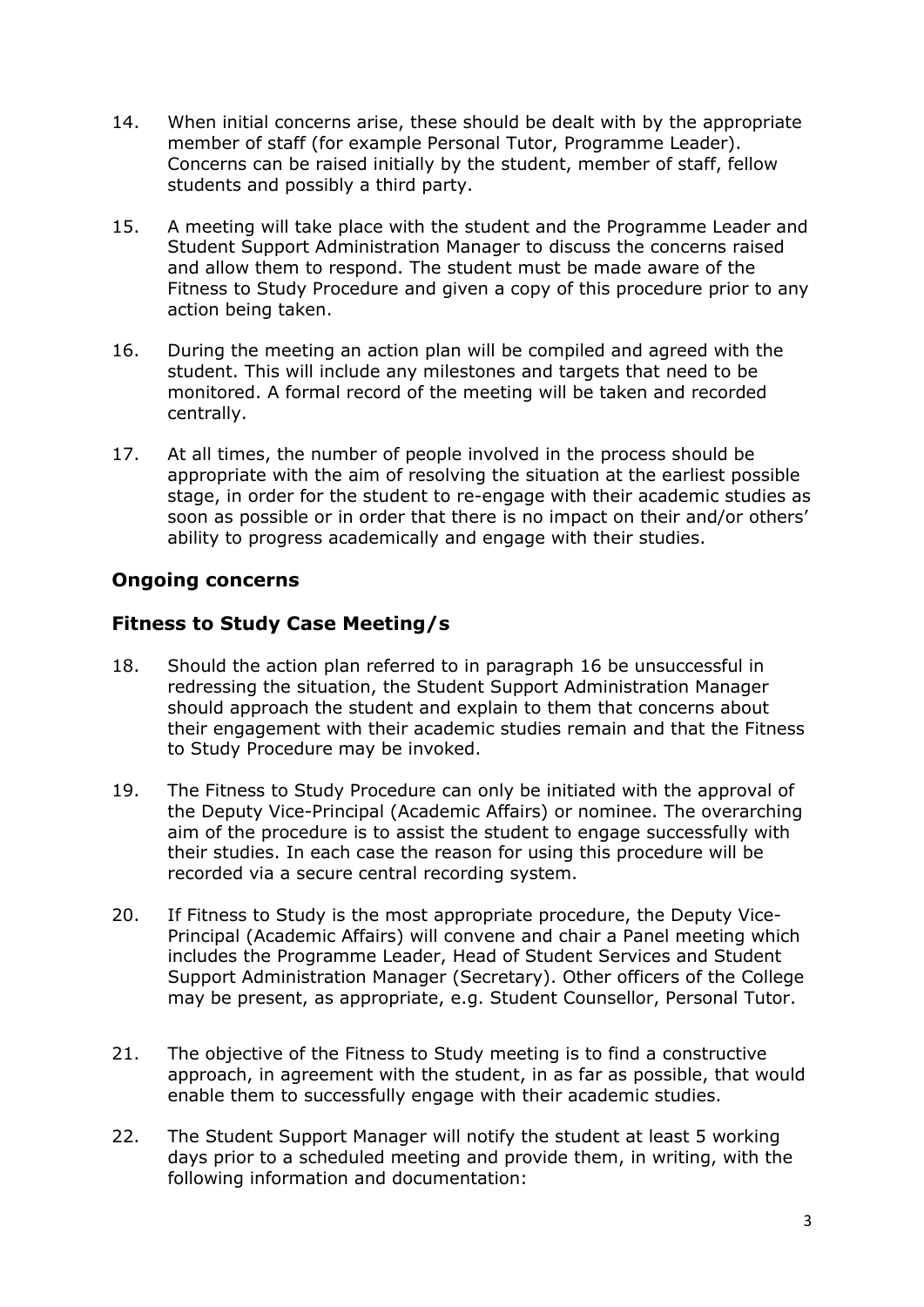- a. the matters to be considered by the Panel;
- b. the student's right to representation and presentation of their case;
- c. the date, time and venue of the case meeting. (The meeting would, normally, be held at the College campus);
- d. list of College attendees, including any professional service staff who, depending on the circumstances of the case, may be invited to provide information and advice, as determined by the Deputy Vice-Principal (Academic Affairs);
- e. any documents to be considered at the Panel meeting;
- f. the student will be invited to provide any further documentation they wish the Panel to consider, including, if appropriate, medical evidence, no later than 2 working day before the meeting. Late submission of any further documentation will be considered in exceptional circumstances;
- g. notification that the meeting may proceed in their absence;
- h. copy of this procedure.
- 23. In exceptional circumstances, determined by the Deputy Vice-Principal (Academic Affairs), the meeting may be convened to consider a case following a shorter period of notification.
- 24. The student may be accompanied to the meeting by another student, a relative or friend. A student may not be accompanied by a legal representative even if the legal representative is a member of the College, a staff member or a relative.
- 25. No electronic recording of the meeting(s) will be permitted. An accurate record of the meeting will be made and shared with the student.
- 26. Further information including a professional medical assessment or other relevant report may be requested and/or witnesses called to assist the Panel with its deliberations. The student should be encouraged to consent to this and be advised that a professional medical assessment would be used to determine the following:
	- a. the nature and extent of any medical condition which the student has disclosed;
	- b. their prognosis;
	- c. the effect on their ability to manage the demands of student/academic life;
	- d. any impact or risk posed to others;
	- e. recommendations for any special provisions that the College may consider to support the student's learning more effectively;
	- f. whether the student will be receiving any ongoing medical treatment or support.
- 27. If the student fails to engage with the procedure (e.g. by refusing to cooperate or to attend the Panel meeting), the Deputy Vice-Principal (Academic Affairs) may continue with the meeting and determine an outcome in line with paragraph 28.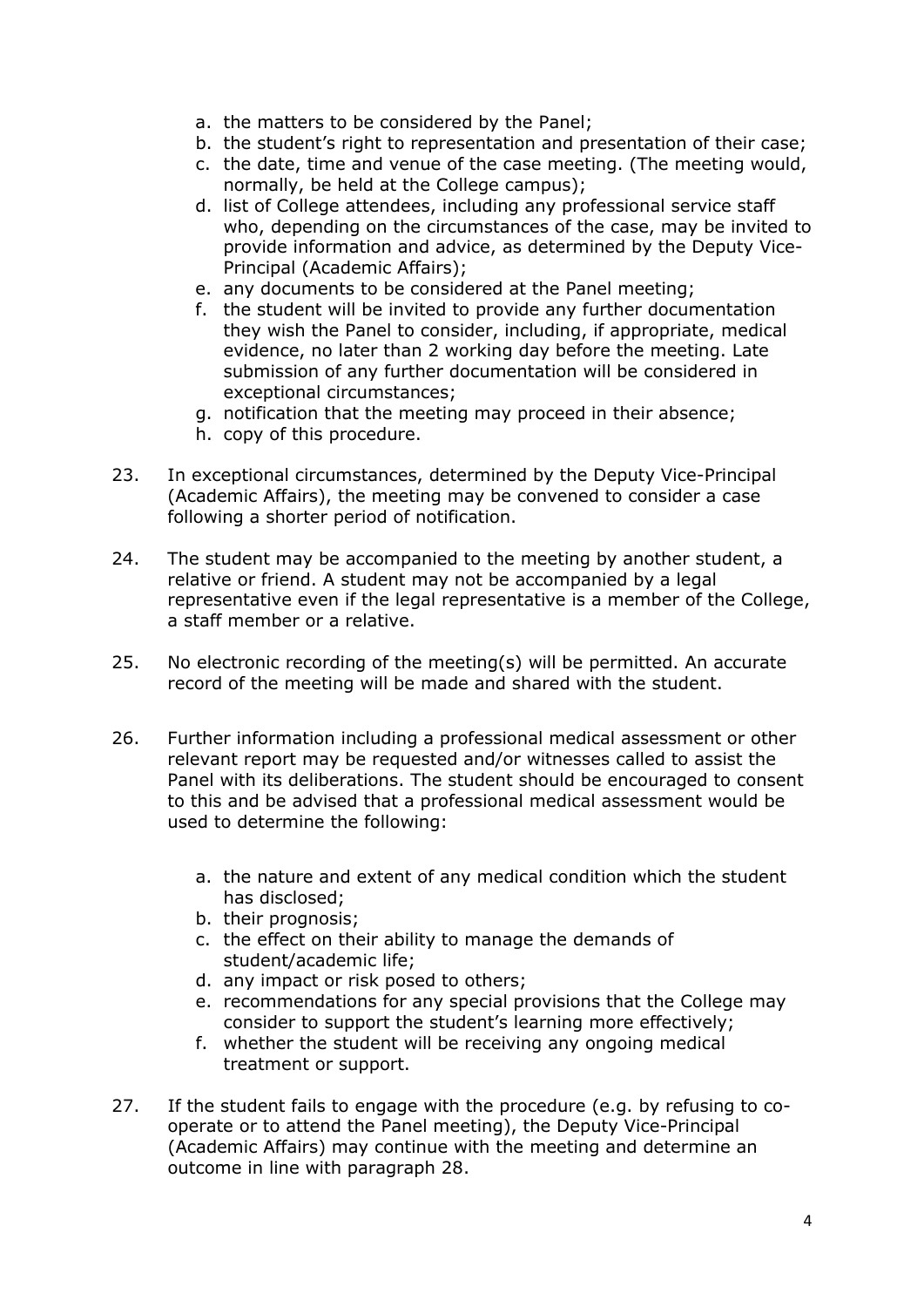- 28. The Fitness to Study Panel may conclude, in agreement with the student, where possible, that:
	- a) the case will be dismissed and no further action will be taken;
	- b) an Action Plan will be devised to support the student to engage effectively with their studies, detailing:
		- (i) support arrangements;
		- (ii) expectations of the student, e.g. compliance with medical advice;
		- (iii) milestones and review arrangements;
		- (iv) procedure if objectives are not met;
	- c) a change of programme or delivery structure would be advisable, taking into consideration any academic, financial or visa implications;
	- d) the student should take an interruption of studies for an agreed period. The Panel will not recommend a period of interruption of studies that would cause the student to exceed the maximum period of study allowed under the Regulations of the University of Kent;
	- e) it is appropriate to refer the case to an appropriate point in another procedure, e.g. Student Disciplinary Code;
	- f) it is necessary that the Panel recommend to the Principal of Pearson College that the student be permanently withdrawn from their academic studies. This course of action would, normally, be reserved for exceptional circumstances, e.g. (i) where the student's continued presence at the College is deemed to present a risk to themselves and/or members of the College community; and/ or (b) where previous attempts to support the student through the Fitness to Study Procedure have not been effective and there is authoritative evidence that the student is physically or mentally unfit to continue their academic studies.
- 29. The decision of the Panel, including any Action Plan, will to be sent to the student, in writing, within 5 working days of the meeting and recorded centrally.
- 30. In the case of Fitness to Study Panel outcomes b, c, e, outlined in Paragraph 27 above, a review meeting must be scheduled within 4 weeks of the original date of the Panel meeting and any follow up action arising from this should be taken as soon as possible. Any outcome for the student should be proportionate to the specific circumstances at the time. If the formal Action Plan is not addressed satisfactorily by the student, a further Panel meeting will be scheduled and any revisions to the action plan will be recorded centrally.
- 31. If the student does not accept the outcome of the Panel meeting, they may submit an appeal. (See Paragraphs 37 - 42).

#### **Return to Study Following a Period of Interruption of Studies**

32. If a student is placed on a period of interruption of studies following a Panel meeting, return to study will only be permitted if, after receiving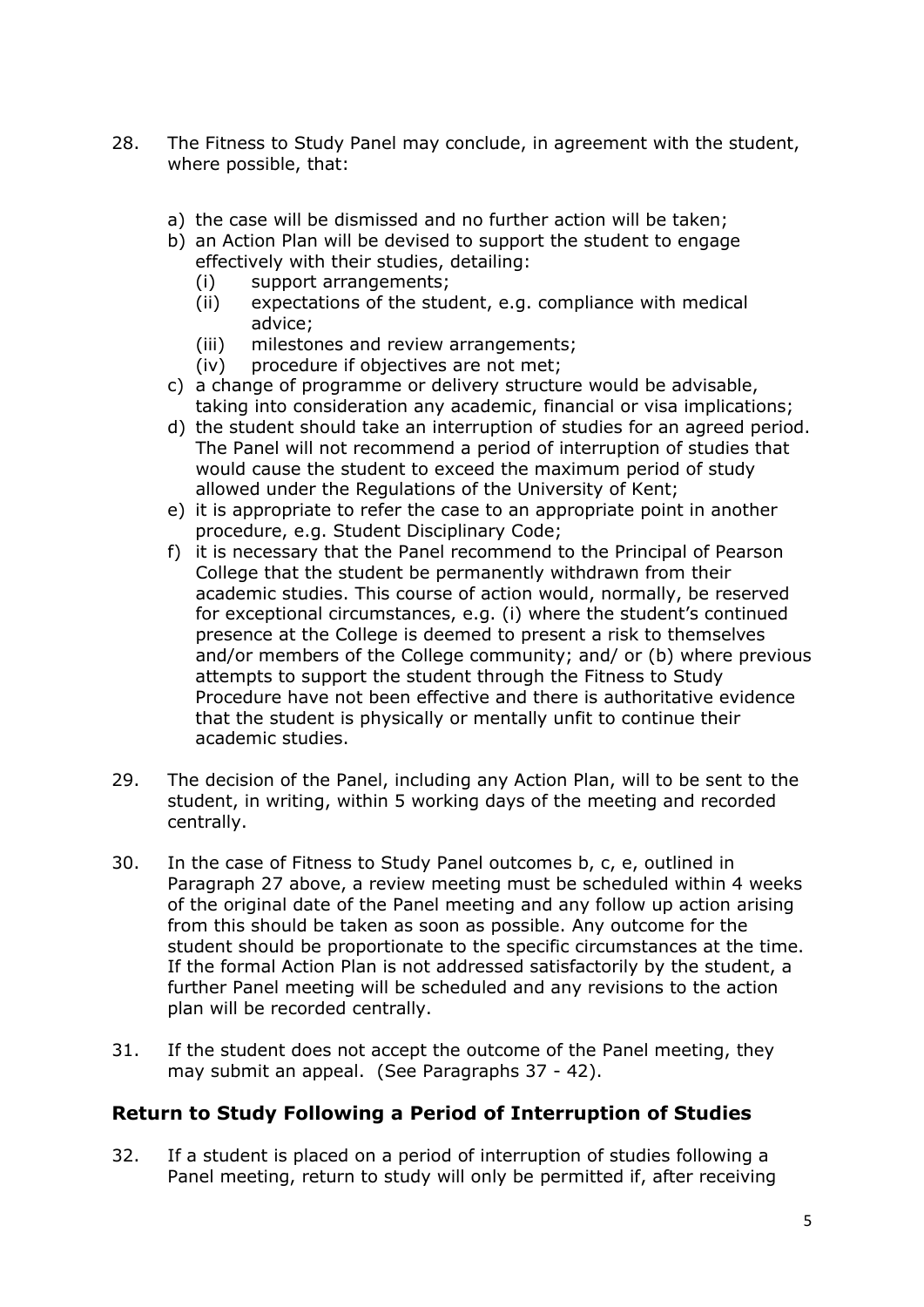written confirmation from a doctor, in the form of a medical report, the College is satisfied that the individual is fit to engage in their academic studies and able to comply with any requirements placed on them on their return. The request for a return to study and medical report must be submitted to the Student Support Administration Manager at [studentservices@pearsoncollege.com.](mailto:studentservices@pearsoncollege.com)

- 33. In cases where the Deputy Vice-Principal (Academic Affairs), following consultation with the relevant Programme Leader, has any concerns that there may be an impact on the student and/or others' ability to progress academically and engage with their studies, a second medical opinion will be required. In this situation, the student will be required to agree to a medical assessment by a medical consultant nominated by the College, at the College's expense.
- 34. The decision of the Deputy Vice-Principal (Academic Affairs) will be based primarily on medical advice and advice from the student's Programme Leader. The decision will also consider the student's engagement with external support services during absence and/or compliance with any conditions set for the period of interruption.
- 35. When a student returns to study after a period of interruption of studies (voluntary or involuntary), there must be an initial review meeting with relevant staff (e.g. Programme Leader, Student Support Manager), who will support the student's return to study and monitor their remaining time on the Fitness to Study procedure.
- 36. A Return to Study Action Plan must be produced for consideration at the review meeting/s and recorded centrally. The Return to Study Action Plan may include one or more conditions, for example, compliance with medical advice and attendance at support sessions.
- 37. If a series of action plans and support provisions provided by the College remain ineffective in assisting the student to engage successfully with their studies, a Fitness to Study Panel meeting may be convened to reconsider the case.

#### **Appeal**

- 38. A student has the right to appeal against a decision taken by a Panel Meeting or the decision of the Deputy Vice-Principal (Academic Affairs).
- 39. The grounds on which a student may appeal are:
	- a. that there were alleged procedural fault, bias, irregularity or other inadequacy in the conduct of the Fitness to Study process of such a nature as to cause reasonable doubt as to whether the outcome might have been different had such not occurred;
	- b. that there was evidence which could not reasonably have been made available to the Fitness to Study Panel of such a nature as to